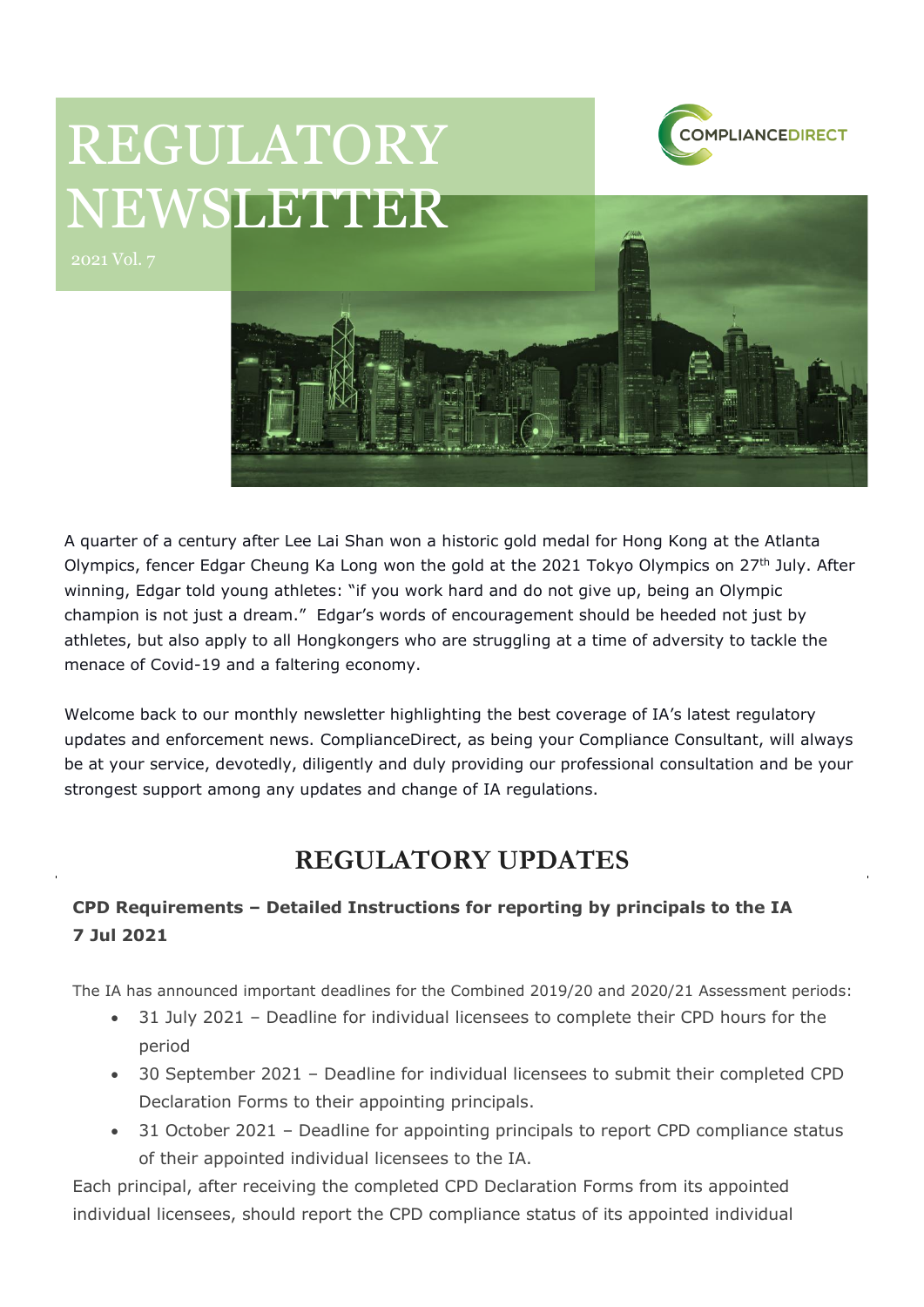licensees to the IA. This must be done by the principal completing the requested information in its CPD list and uploading it through Insurance Intermediaries Connect (IIC) to the IA.

A principal must, in its CPD list, indicate the compliance status for each of its individual licensees using the following codes:

- Y: The individual licensee has completed his/her CPD hours for the assessment periods.
- N-1: The individual licensee has not competed the CPD hours required.
- N-2: The individual licensee has not submitted a completed CPD Declaration Form
- N/A: The individual licensee has not appointed the principal.
- NR: The individual licensee was not required to complete any CPD hours.

If a principal needs to amend the reported CPD compliance status of its appointed individual licensee(s), following the submission of a completed CPD list to the IA. It should send its request for amendment by email to cpdreporting@ia.org.hk as soon as practicable.

### **[View News](https://www.ia.org.hk/en/legislative_framework/circulars/reg_matters/files/Cir_dd_07.07.2021.pdf)**

#### **Penalty Framework for Non-compliance with Continuing Professional Development Requirements 23 July 2021**

The document sets out two penalty frameworks for non-compliance of CPD requirements by individual licensees, one for the Transitional Period (i.e. 23 September 2019 to 31 July 2021) and one for periods after the Transitional Period.

| CPD breaches for the two assessment periods ending on 31 July 2021 |                                                                                                                                                                                                                                        |                                                                                                                                                                                                                |                                                                                                                                                       |  |
|--------------------------------------------------------------------|----------------------------------------------------------------------------------------------------------------------------------------------------------------------------------------------------------------------------------------|----------------------------------------------------------------------------------------------------------------------------------------------------------------------------------------------------------------|-------------------------------------------------------------------------------------------------------------------------------------------------------|--|
| <b>Shortfall</b>                                                   | <b>Penalties</b>                                                                                                                                                                                                                       |                                                                                                                                                                                                                |                                                                                                                                                       |  |
| No more than 50%<br>of required hours                              | Allowed an opportunity<br>to rectify the shortfall<br>by 31 October 2021.<br>Failure to do so will<br>give rise to a fine of<br>\$600 per hour of<br>shortfall and the<br>shortfall must still be<br>rectified by 31<br>December 2021. | Failure to rectify the<br>shortfall by 31<br>December 2021<br>and/or to pay the<br>fine will lead to a<br>minimum<br>suspension of 3<br>months (to continue<br>thereafter until the<br>shortfall is rectified. | If the shortfall is<br>still not rectified<br>and/or the fine<br>remains unpaid<br>after 3-month<br>suspension<br>licence may be<br>revoked.          |  |
| More than 50% of<br>required hours                                 | A fine of \$600 per hour<br>of shortfall will be<br>imposed, plus the<br>shortfall must still be<br>rectified by 31<br>October.                                                                                                        | Failure to the<br>shortfall by 31<br>October 2021 and/or<br>to pay the fine will<br>lead to a minimum<br>suspension of 3<br>months.                                                                            | If the shortfall is<br>still not rectified<br>and/or the fine<br>remains unpaid<br>after the 3-<br>month<br>suspension,<br>licence may be<br>revoked. |  |